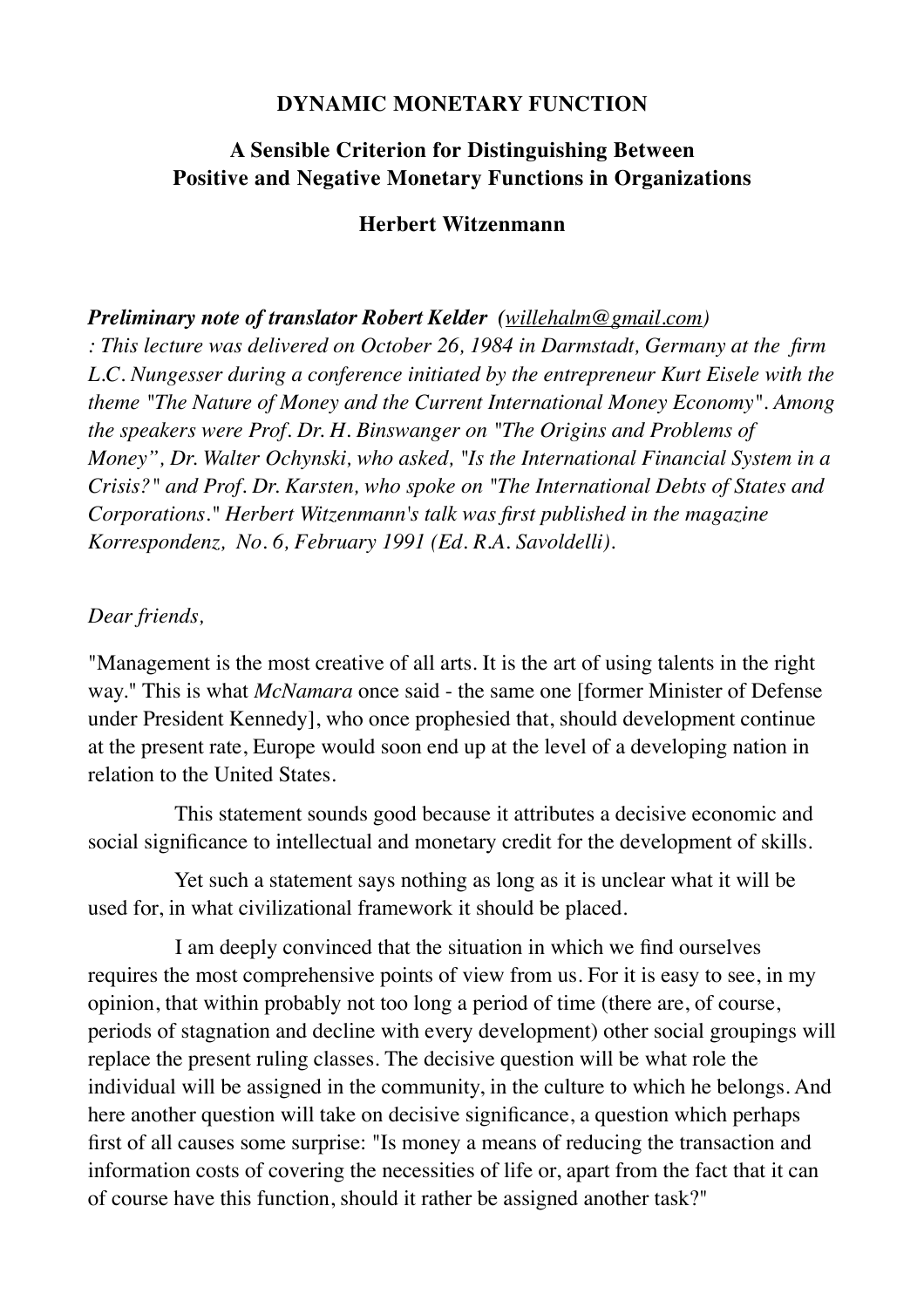### **The Dance Around The Golden Calf**

Let's take a cursory look at the way that the human being is nowadays embedded in the environment and social context. For this purpose, this look does not have to reach very deep for the time being. It is immediately apparent that in our political system there are increasingly sharply profiled interest and self-help groups, whose growing influence competes with political ordering measures. These groups all have related problems, for each one of them strives to push itself through against the other groups, or to maintain itself more or less as an outsider within them. Foreigners, young people, workers, industrialists' associations are a few important examples of such group formations. They are linked by the common interest of fulfilling demand, meeting a need - with the demand or need being interpreted completely differently for each specific grouping. Nevertheless, it is the need that is considered necessary to cover a certain life-value fulfilling claim. This need or demand is the physical-bodily existence, the features of which are presented very differently for each grouping. The proper employment of a talent signifies in this network of fulfillment of demand the allocation of a workplace, which through participation in covering the need of the other guarantees its own fulfillment of demand, which is felt to be relatively qualified. And the motivation that proceeds from such an employment consists in joining an interest group for the benefits that it guarantees, which within the group is combined with essentially aligned interests, but with respect to the groups among themselves comes up against far-reaching opposing interests.

 Characteristic of this employment and this striving to be the object of the employment procedure is that the labor-sharing process in turn provides a quid pro quo for its own needs.

 If one wonders how such a system can function that contains so many inner tensions, one can immediately see that it would have to collapse through its internal centrifugal forces, if it were not held together by the general recognition of a supreme good. Rudolf Steiner has once said that every community that is not held together by a cult must in time perish. The cult is the esteem, preservation, and increase of the highest good or goods recognized by it, which weaves the social binding. It is hardly possible to mistake what kind of cult and its highest good holds together the civilization of our time. It is the attribution of the high or highest esteem to the physical value of life and the nurturing of physical existence, of the comforts it provides and, in case of need, securing its survival. It is the dance around the golden calf of the physical body, not the sanctification of its beauty and wisdom and of the capacity for devotion disposed in it, but of its ponderable existence and biological function.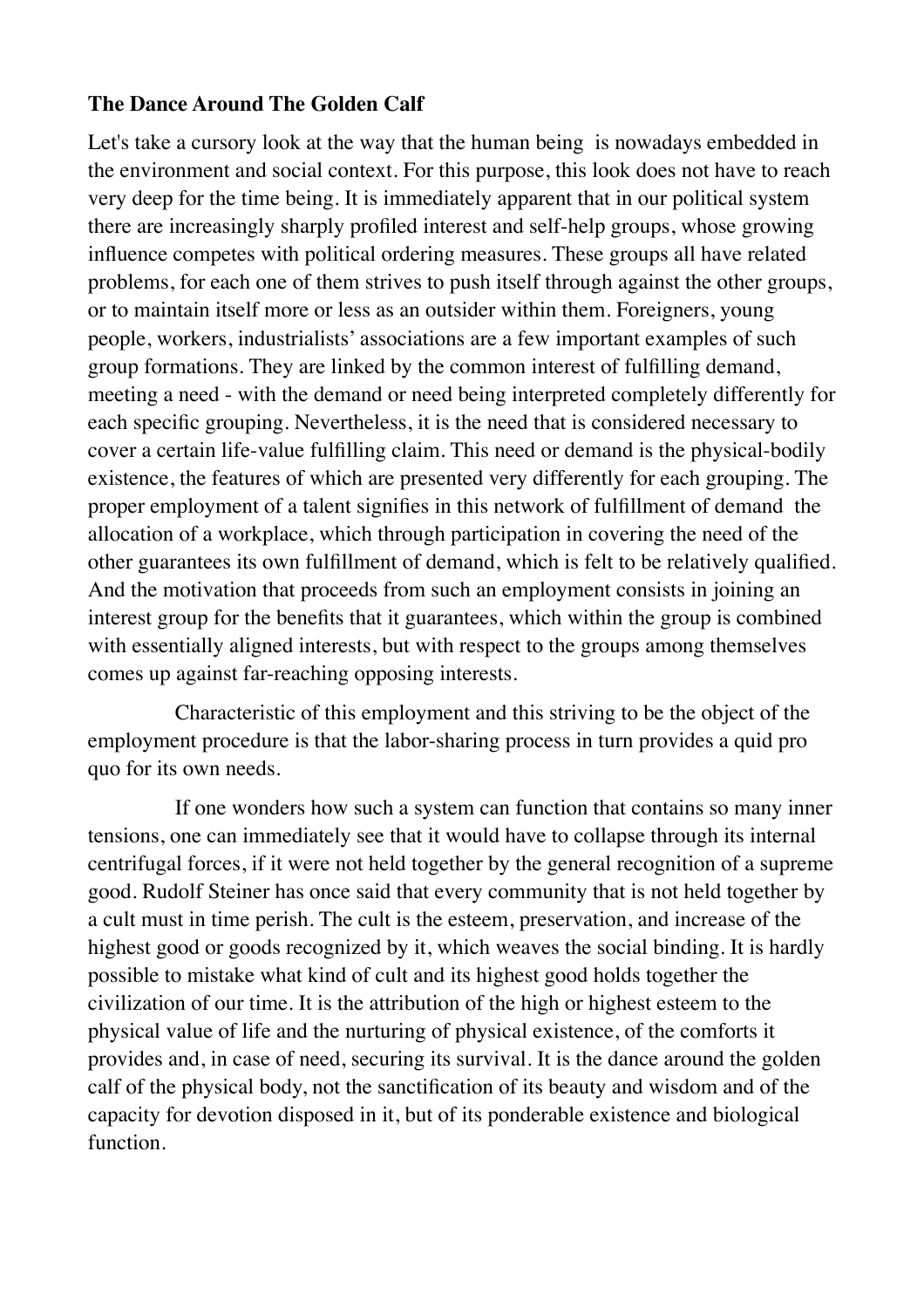I propose to put what has been roughly outlined in the foregoing into a still somewhat larger context.

 The cult of the body is the expression of the religion that is to the highest possible extent gripping humanity today. This religion is materialism, the belief or superstition that the material is the one and only reality. This belief results in a certain basic mood, which of course often retreats deep into the subconscious. This is the sense of not feeling at home in the inhumanity of this material world. This feeling of not belonging is one of the root causes of the tendency to seek protection in groups, which withdraws even further into the protective cover of physical corporeality. Thus arises the protection granting cult of physical corporeality, which is actually a cult of inhumanity. For when the only real thing about us is the perishable carnal body, then our soul-spiritual experiences, that is, everything of which we become conscious of as human beings, are mere fantasies. The social groups are the various cultic forms of materialistic belief, in which the body cult is celebrated. Yet this is still the expression of an agreement that for the time being prevents the War of All Against All, since all have an interest in bodily protection (cf. the East-West problem).

 But it is also clear that the stimuli and anesthetics of the materialistic cults are not sufficient to continue deceiving its participants in the long run about its meaninglessness. This results in the upsurge of social unrest on the part of the new social groups or cult forms.

#### **"Man Is A Thought Being"**

Now I would like to introduce another point of view - and this is again a saying of Rudolf Steiner. In his book *Theosophy* we read the statement, "Man is a thought being." He is therefore not a being that, like minerals, plants and animals, arises from natural processes, at least not for the actually human part of his being. He is not, like the creatures of nature, a being who derives the content of his being from the general processes of the environment to which he belongs. He is a thought being, thus a being who must and can shape his being himself in an individual manner. For his thoughts man must and can produce himself. His being is thus his task. He is his own producer. This self-production is connected with another production, that of reality. The latter is at the same time self-production. Man emerges as a "self" from his production process of the world. This is caused and made possible by the way he is physically organized.

 A different form of cult emerges from this than the currently dominant body cult. The latter is a cult of inhumanity, which is now contrasted with the cult in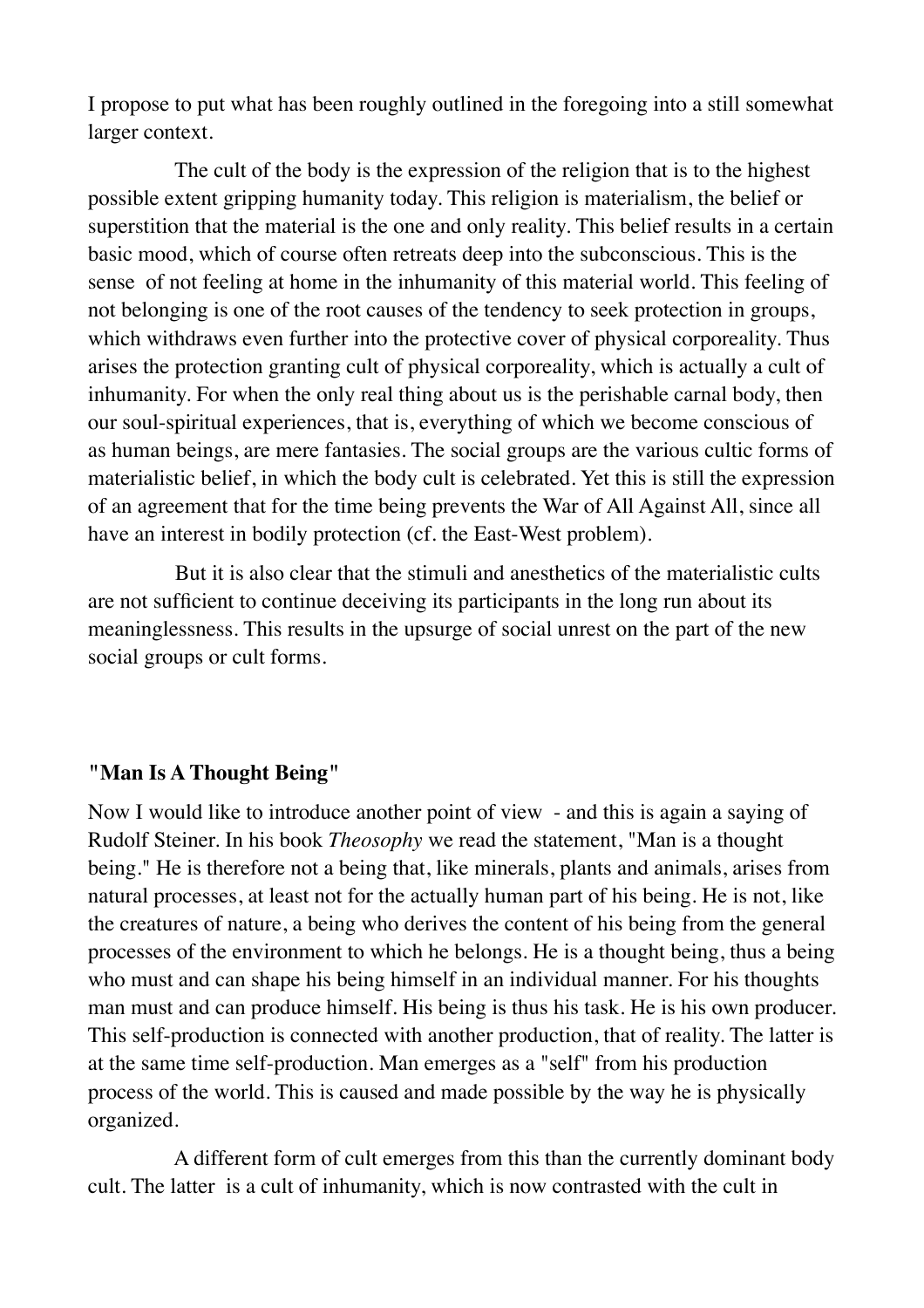which man activates and experiences himself as a thought being - the actual cult of humanity. This is a production cult, while the body cult is a consumption cult.

What I call cult, and indeed production cult, is nothing but the development of a new principle of civilization. It is that change of consciousness, which many recognize and also call out, e.g., [former German president] Carl Friedrich von Weizäcker, that it is the only way out of our state of emergency. The materialistic cult of behavior in our civilization indoctrinates people to use all their faculties to create the most favorable consumption conditions for their physical prosperity. The idealistic cult of behavior, on the other hand, directs the use of human faculties toward something else. That is precisely in the direction of self-production, i.e., the physiological, ecological, economic, and social conditions that give room for the best development of one's spiritual faculties, - i.e., in the direction of a free educational system. Whereas the materialistic cult chains man's spiritual faculties to his physical organism, the idealistic cult frees man from it and makes possible his free development in the sense of his actual task.

 This brings about not only a completely new attitude to life as compared to the present, but also a completely changed social climate, yes, even a changed natural climate.

 I seem to have strayed from my theme, which was to deal with the financial system and the effects of money. But on the contrary: I wanted to create the condition enabling one to clarify in what way the civilizational principle of a community influences the monetary order and, vice versa, the monetary order influences the civilizational principle, - and how from this a possibility arises to distinguish favorable and unfavorable effects.

 In order to clarify this in a way that seems to me desirable, I must, however, include a further thought in my remarks.

#### **The Body Cult Of Inhumanity Celebrates The War Of All Against All**

The body cult cultivates the preservation of the body and the increase of its comforts. However, it leads to the opposite of what it is interested in, namely, to bodily destruction and ecological catastrophe.

 But these are in comparison to the radical annihilation effect proceeding from body worship, annihilation effects of a lesser kind. For the absolute, definitive destruction is the destruction of the meaning of corporeality and embodiment. After all, the meaning of the physiological basis of our existence is to be the basis for our freedom, for our idealistic self-production. When our bodily existence is elevated to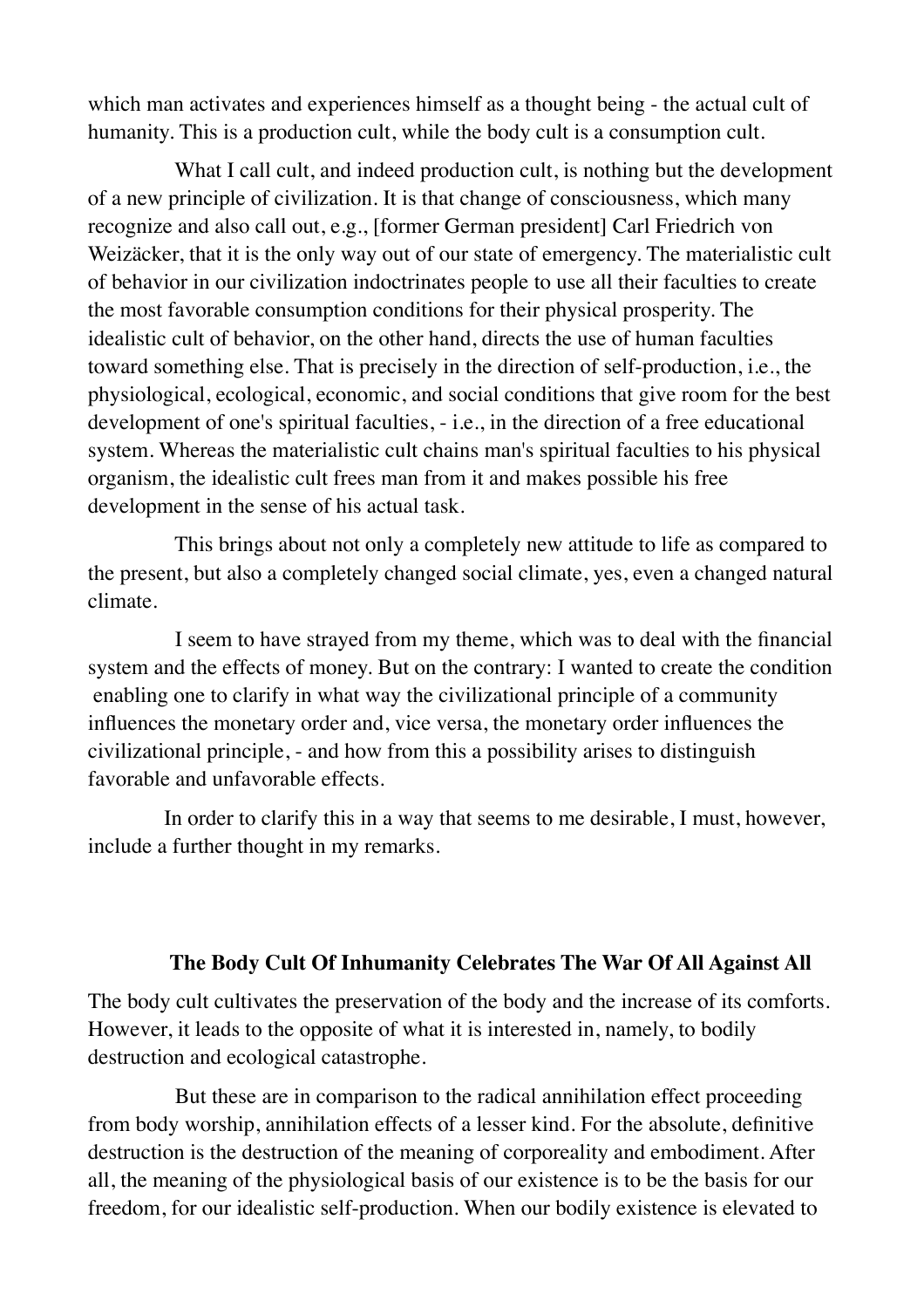the rank of chaining our spiritual existence to the concentric employment of skills rather than making it free, it is robbed of its meaning. This destruction of its meaning is the most radical form of bodily destruction and therefore human destruction. The body cult must therefore lead to existential human destruction, which is far more fearsome than the material one. By entangling all its participants in a process, in which each one takes part in the destruction of the meaning of the human body and thus of humanity in general, the body cult celebrates the war of all against all. I believe that today everyone must ask himself, whether he or she want to participate in the preparation of that war or rather in the preparation of such measures that can prevent it.

### **Holy And Unholy Monetary Forms**

From here an aspect of money becomes apparent, to which I attach great significance. Money, as a reference order and means of supplying needs of all kinds, undoubtedly has a transfer function. The only question is how this transfer function is qualified. It is qualified by the normative principle of civilization and qualifies it in reverse. Money is thus the form of expression of the prevailing cult, the expression for what highest value serves the cooperation of a community. This is actually its meaning, not that of making the supply of demand cheaper. In this sense, it was once holy and is still basically holy or rather unholy today. Unholy money is money that is in the service of the materialistic cult of destruction. Sacred or holy money is money that serves the idealistic cult of self-production.

We may now ask, which kinds of money in this sense are holy or unholy, destructive or creative.

 I am not now making a case for enumerating or characterizing all the metamorphoses in which money can appear. I am merely picking out a few that seem to me to be of special significance.

 To this end, I first remind you again of what has already been mentioned: Man, as a thought being, is a self-producing being who, in the cognitive production of his world, produces himself. It is therefore an expressive being that expresses itself in its world.

 As a physical being, man is a being subject to impressions, completely determined by the action of his environment. Thus a being that in order to secure its existence must strive to seize these impressions. Expressing oneself creatively and seizing impressions are thus opposed to each other. Thus, destruction money has the character of seizure money and creation money has the character of expression money.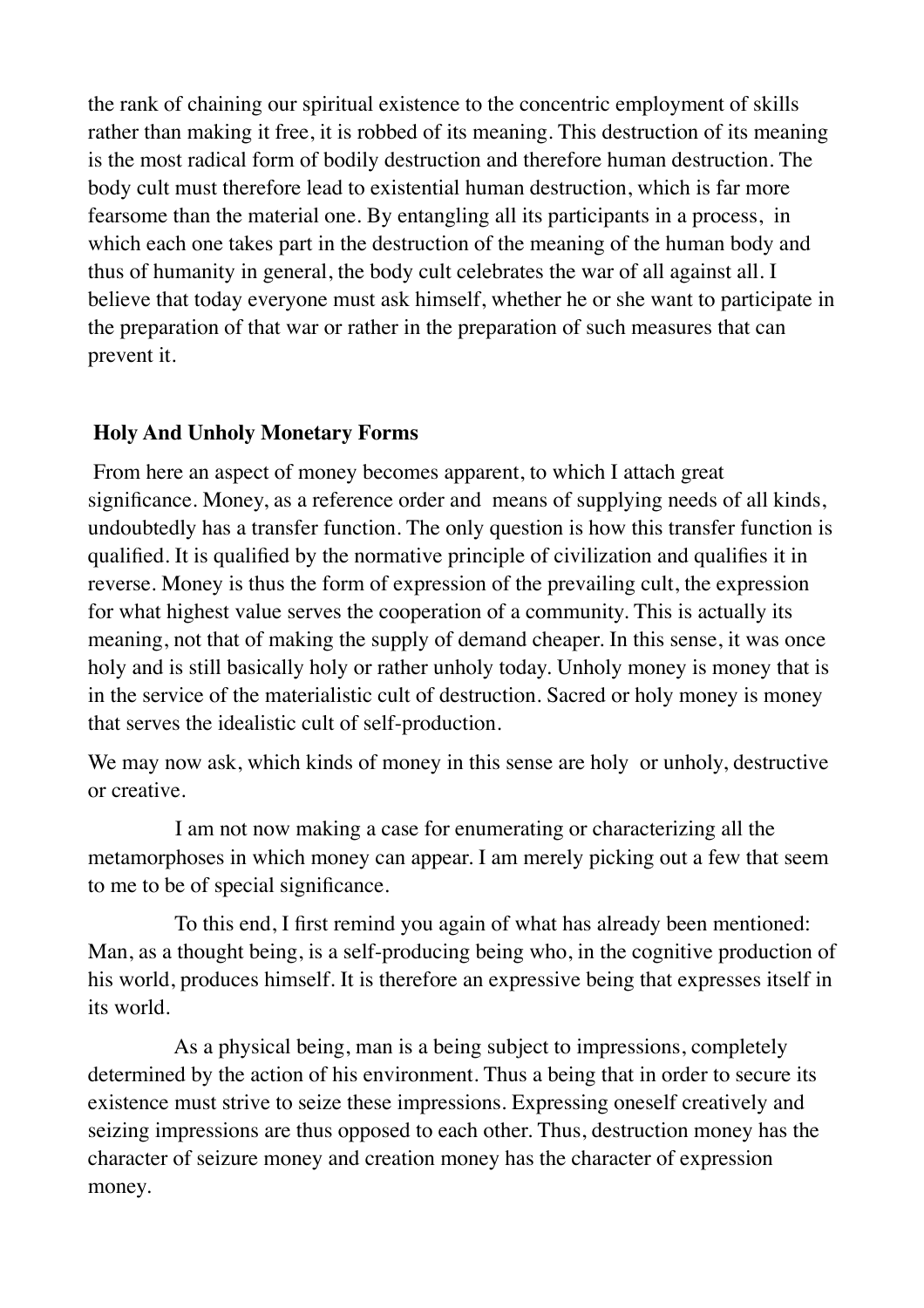# **Real-Estate Credit Contributes to the War of All Against All**

With these points of view in mind, let us first consider the money created by so-called real estate credit, thus money created by the granting of credit on unprocessed land. This is typical seizure money with the aim of obtaining means of subsistence by seizing nature resources. It is typical seizure money because unchanged natural resources lack any expressive content. This money therefore not only has no expressive value, but no value at all, because its mode of creation cannot contribute to human physical or spiritual existence. As a false value, it thus distorts the overall balance of the economy. Moreover, it represents the body-related principle of civilization and is therefore unholy money, destruction money that contributes to the preparation of the war of all against all.

 Thus, mortgage money is a real cult symbol. It should be counterbalanced by a real symbol of the cult of humanity. This, in contrast to the lust for seizure, could extend gratitude toward the Earth. For we owe the Earth the greatest debt of gratitude, because, as the Mother of all the processes of nature, she gives us our bodies and thus the physiological basis for our freedom. This gratitude should leave its mark on our dealings with the Earth, her substances, forces and ceatures. It should determine not only our technology and the way in which we cultivate the Earth, but first and foremost our mindset, which should also find its expression in feasts (Michael's Feast). This mindset would have just as important a healing effect on the seriously diseased Earth as certain agricultural and ecological measures. The human capacity for expression could be used here in a particularly effective way.

## **Wage Money As a Root Cause Of Unemployment**

Let us take wage money as the second topic of our consideration. This is also paid out for an pseudo value. Admittedly, every performance also results in a change in the performer. "The shaper forms himself" (Hegel). However, this change remains attached to the personality and cannot be sold as a commodity. Neither does it have to be, because it is directly operative in the encounter exchange and works free of charge (business environment). The product or partially finished product could, however, be paid for. It would have to be valued according to the basic need formula. But that is not a wage table either since in a economy based on a fully division of labor the product is not sold either, but passes into the total economic process. The basic formula then only has a value determining function. Wage money thus amounts to self-perpetuating seizure. In addition to excessive rationalization, it is a root cause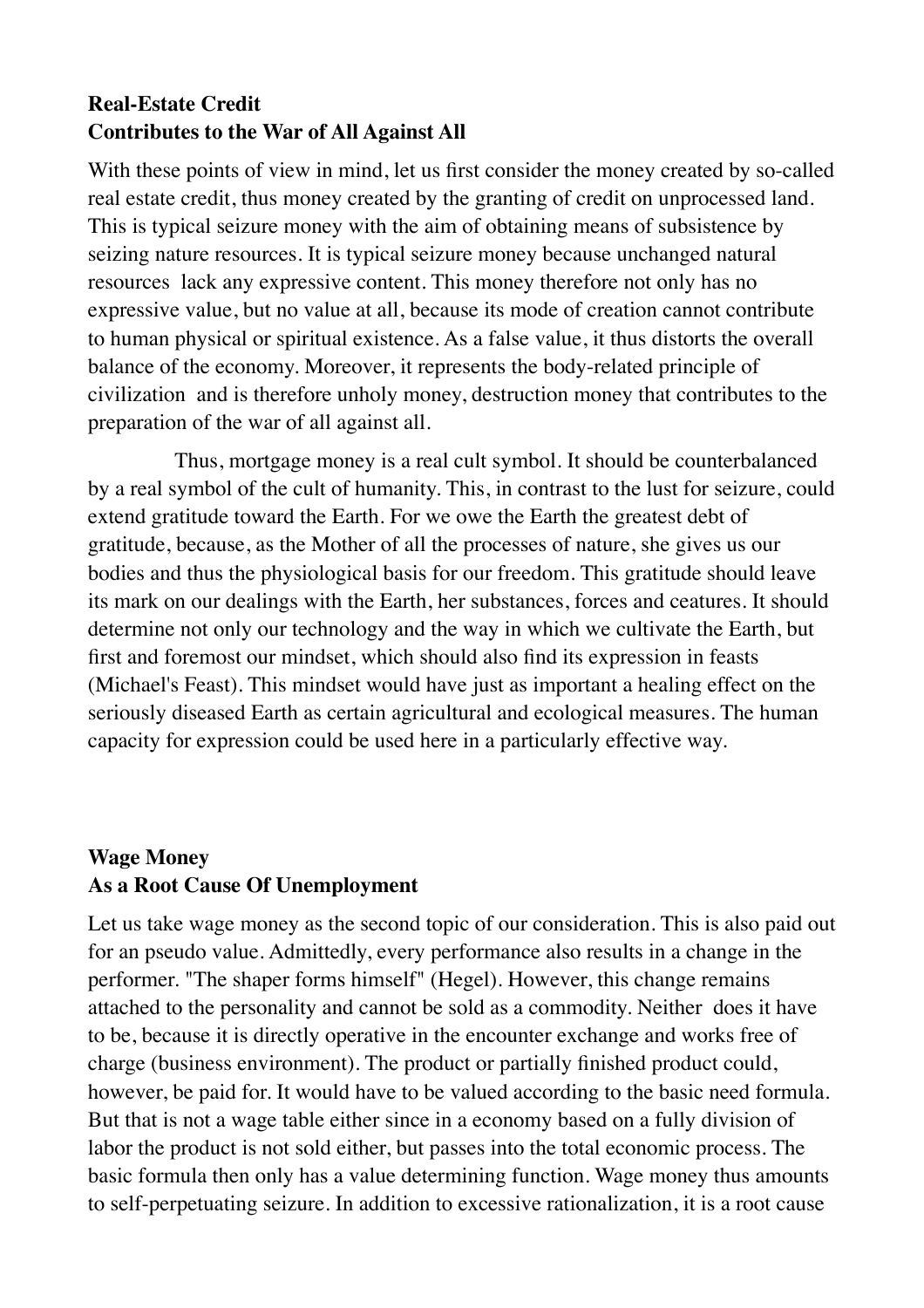of unemployment. In a complete labor-sharing economy, the work performance is donated, given away and thus passes into the total value-creating process along with its result and the need of the performer (according to collective and individual criteria) is given back. Only in this way is it possible that the creation and distribution of surplus value becomes so absorbed in the process and flows from it that the highest value-creation is guaranteed, not as quantitative value-maximization, but as the creation of expression values. These are the only ones that are holy. The selfsufficient retention of surplus value is an expression of weakness and therefore unholy and unhealthy.

### **Instead of Speculative Money Endowment to the Free Spiritual Life**

This applies to an even greater extent to speculative money created by stray capital. The nominal values thus created are expressionless pseudo values that are not related to expressive value creation. Instead of speculation money, there should be gift money to the free spiritual or cultural life. Such an endowment can be considered true speculation, the hallmark of speculation being a return that is disproportionately large in relation to the stake. Through an endowment to the free spiritual life, the highest speculative gains can arise. For a comparatively small endowment to a bearer of the free spirit can enable him or her to perform unusual feats. The speculative gains accrue not to a single person, but to the community. The expression value can be exceptionally great (trust money).

# **Instead Of Interest Money Credits On Future Performance**

Let's talk about interest. The income gained as interest from a constant nominal amount is impossible, if one conceives of money in strict correlation with its value coverage by goods. As its value devalues, its money value must also devalue. Moreover, saving is also not an achievement worthy of reward. Instead, there could be credits on future performance. Those credits create an enhanced ability to cover earlier needs that is amortized by the renunciation of need-to-know at a later date. Waiving fulfillment of demand instead of saving (in contrast to unholy hoarding) has a place within the functional context of an expressive total event.

Mortgage money, wage money, speculation and interest money are therefore unholy types of money, which are to be counterbalanced by expressive, holy types of work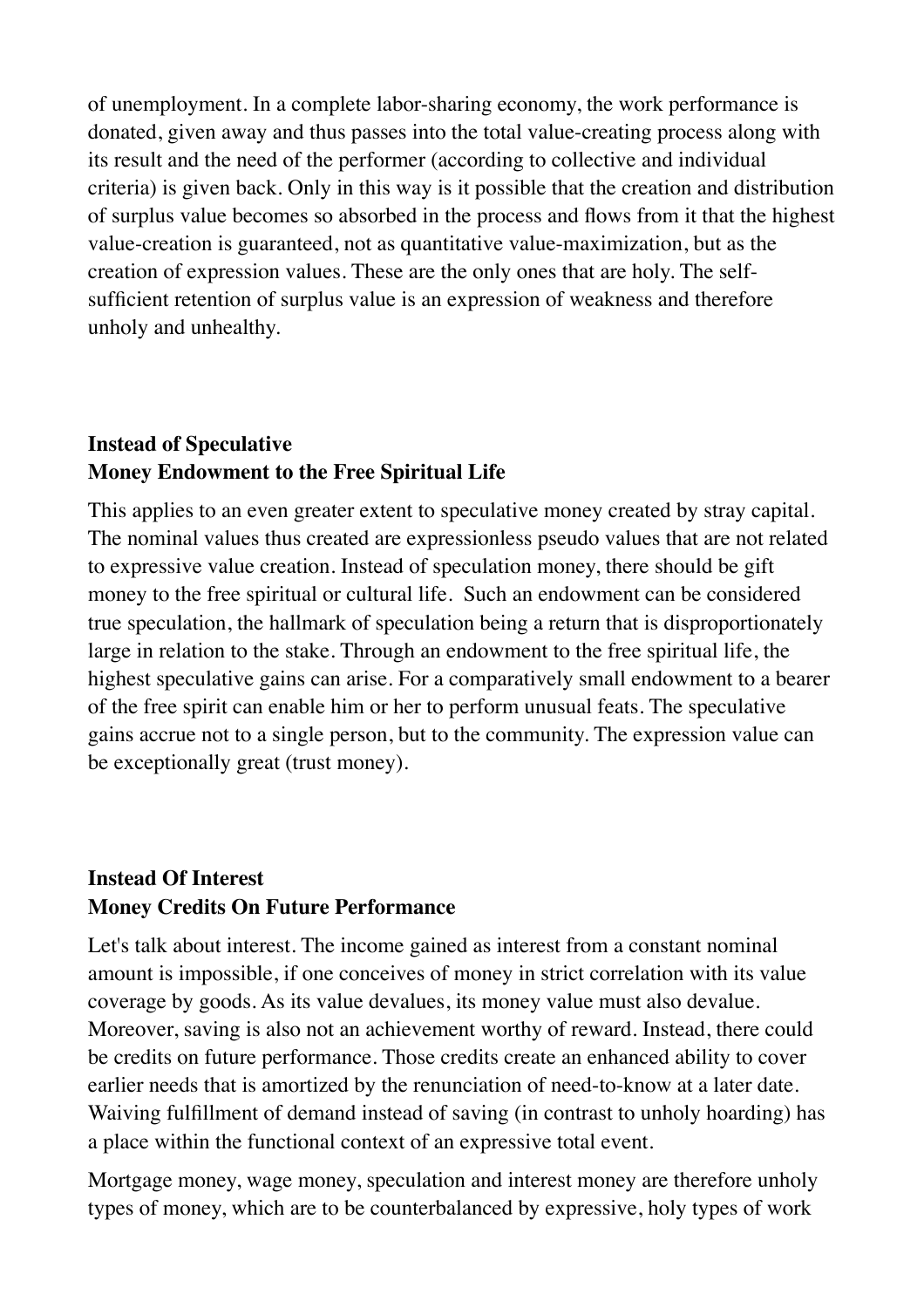and money, namely thanksgiving, performance-focused gifts, free gift speculation (in the sense of trust money referred to here) and the renunciation of fulfillment of demand in order to amortize a credit for the fulfillment of demand.

 Therefore, from the view point of the cult of ideas and the sacred effects proceeding from it, only such means of transfer can assume a real (healing) monetary function that remain in constant correlation with human expressive creation. They cannot therefore be tied to static correlations. These human expressive creations must undergo a change for two main reasons:

1. It lies in the nature of human expressive creation that thereby (as indicated here) Man is changed , that thus also the individual as well as epochal style of expression undergoes a development, leaving older obsolete forms of expression behind.

2. No material medium can maintain its level of expression in the long run, it decomposes; the expression that is imprinted is all the more permanent, the less the material nature of the medium is absorbed during the transfer of the expressive value by the recipient. Works of art are therefore all the more stable in their expressive value, the more matter by them is destroyed through the form. Of all value creations, works of art are therefore the most stable in expression and thus in value. Their stability of value can as a result enter into a contrast with their temporary validity.

 Sacred, holy money must therefore be expression money, dynamized money, - a healthful, peaceful monetary order must be a dynamized monetary order.

### **Viewpoints Towards a Sacred Monetary Order and Oases of Humanity**

Thus whoever would like to do something that can stop the decay of our earth and the decline of our world, may adopt the most broad-minded, grandiose point of view. These are the viewpoints that can lead to the emergence of the featured sacred monetary order. These are: Thanksgiving to the Earth in a festive-serious mood; performance-focused gifts to a society organized exclusively according to criteria of expression; free gift speculation according to a trust that places all its hope only in individual originality and the renunciation of the fulfillment of demand with a view to strengthening fulfillment of demand. These are both the technical and emotive characteristics of a dynamized monetary order. In oases of humanity they could be cultivated as models of new community forms in view of the emergence of new social groupings that will probably soon replace the older ones. Of what can arise today, only oases of the cult of expression are likely to remain.